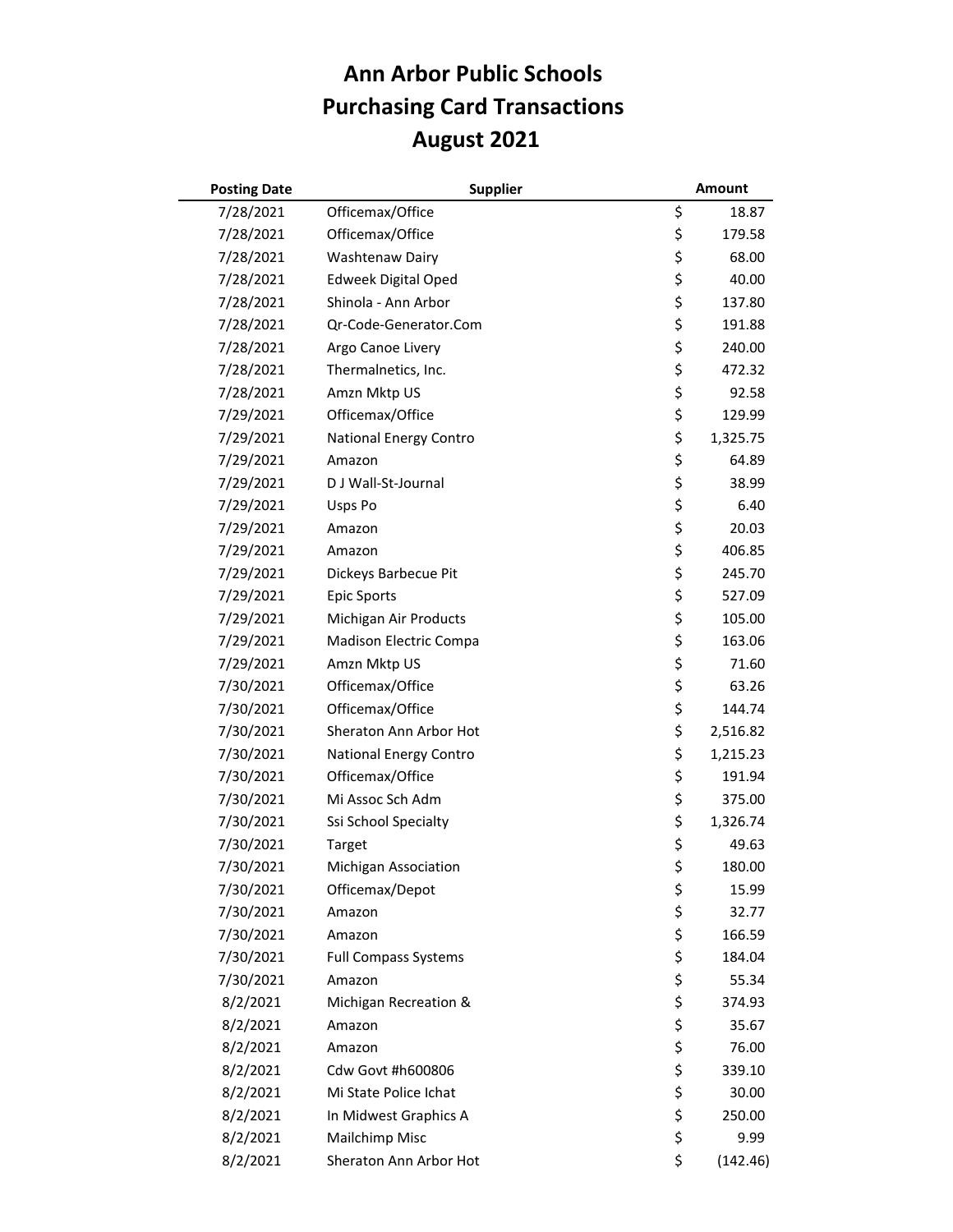| 8/2/2021 | Knights Market              | \$<br>52.47    |
|----------|-----------------------------|----------------|
| 8/2/2021 | Amazon                      | \$<br>14.20    |
| 8/2/2021 | Amazon                      | \$<br>109.90   |
| 8/2/2021 | Amazon                      | \$<br>284.00   |
| 8/2/2021 | Amazon                      | \$<br>488.00   |
| 8/2/2021 | Amazon                      | \$<br>71.84    |
| 8/2/2021 | Speedway 07867              | \$<br>4.99     |
| 8/3/2021 | Aldi 67052                  | \$<br>41.37    |
| 8/3/2021 | Masfps                      | \$<br>85.00    |
| 8/3/2021 | Amazon                      | \$<br>19.79    |
| 8/3/2021 | Statacorp Llc               | \$<br>425.00   |
| 8/3/2021 | Www.Fotor.Com               | \$<br>27.99    |
| 8/3/2021 | Usps Po 2502800106          | \$<br>3.80     |
| 8/3/2021 | Amazon                      | \$<br>188.92   |
| 8/3/2021 | Shinola - Ann Arbor         | \$<br>(7.80)   |
| 8/3/2021 | Kroger #688                 | \$<br>50.74    |
| 8/3/2021 | Alro Steel Corp             | \$<br>248.73   |
| 8/3/2021 | Grainger                    | \$<br>693.24   |
| 8/3/2021 | Alro Steel Corp             | \$<br>1,998.65 |
| 8/3/2021 | Usps Po 2502800106          | \$<br>26.35    |
| 8/4/2021 | Officemax/Officedept#6      | \$<br>108.87   |
| 8/4/2021 | National Energy Contro      | \$<br>686.18   |
| 8/4/2021 | American Assoc Of Scho      | \$<br>1,045.00 |
| 8/4/2021 | Mi Assoc Sch Adm            | \$<br>2,762.61 |
| 8/4/2021 | European American Musi      | \$<br>629.96   |
| 8/4/2021 | <b>Dollarbill Copying</b>   | \$<br>513.54   |
| 8/4/2021 | Milan Ace Hdwe              | \$<br>25.56    |
| 8/4/2021 | Stadium Hardware            | \$<br>30.00    |
| 8/4/2021 | Amazon                      | \$<br>35.31    |
| 8/4/2021 | Amazon                      | \$<br>32.19    |
| 8/4/2021 | School Health Corp          | \$<br>(502.77) |
| 8/4/2021 | School Health Corp          | \$<br>1,647.35 |
| 8/5/2021 | The Home Depot #2721        | \$<br>5.90     |
| 8/5/2021 | Amazon                      | \$<br>21.35    |
| 8/5/2021 | Amazon                      | \$<br>323.91   |
| 8/5/2021 | B&h Photo 800-606-6969      | \$<br>1,928.56 |
| 8/5/2021 | Compulocks.Com              | \$<br>4,221.18 |
| 8/5/2021 | <b>Full Compass Systems</b> | \$<br>7,751.48 |
| 8/5/2021 | Brag Ann Arbor              | \$<br>390.00   |
| 8/5/2021 | Usps Po 2502800106          | \$<br>2.80     |
| 8/5/2021 | Mi State Police Ichat       | \$<br>180.00   |
| 8/5/2021 | <b>Eventgroove Print</b>    | \$<br>134.10   |
| 8/5/2021 | <b>Grand Trav Resort</b>    | \$<br>145.00   |
| 8/5/2021 | <b>Grand Trav Resort</b>    | \$<br>145.00   |
| 8/5/2021 | Amazon                      | \$<br>315.00   |
| 8/5/2021 | Amazon                      | \$<br>485.68   |
| 8/5/2021 | Amazon                      | \$<br>342.14   |
| 8/5/2021 | Vzwrlss Ivr Vb              | \$<br>4,576.90 |
| 8/5/2021 | Vzwrlss Ivr Vb              | \$<br>5,269.73 |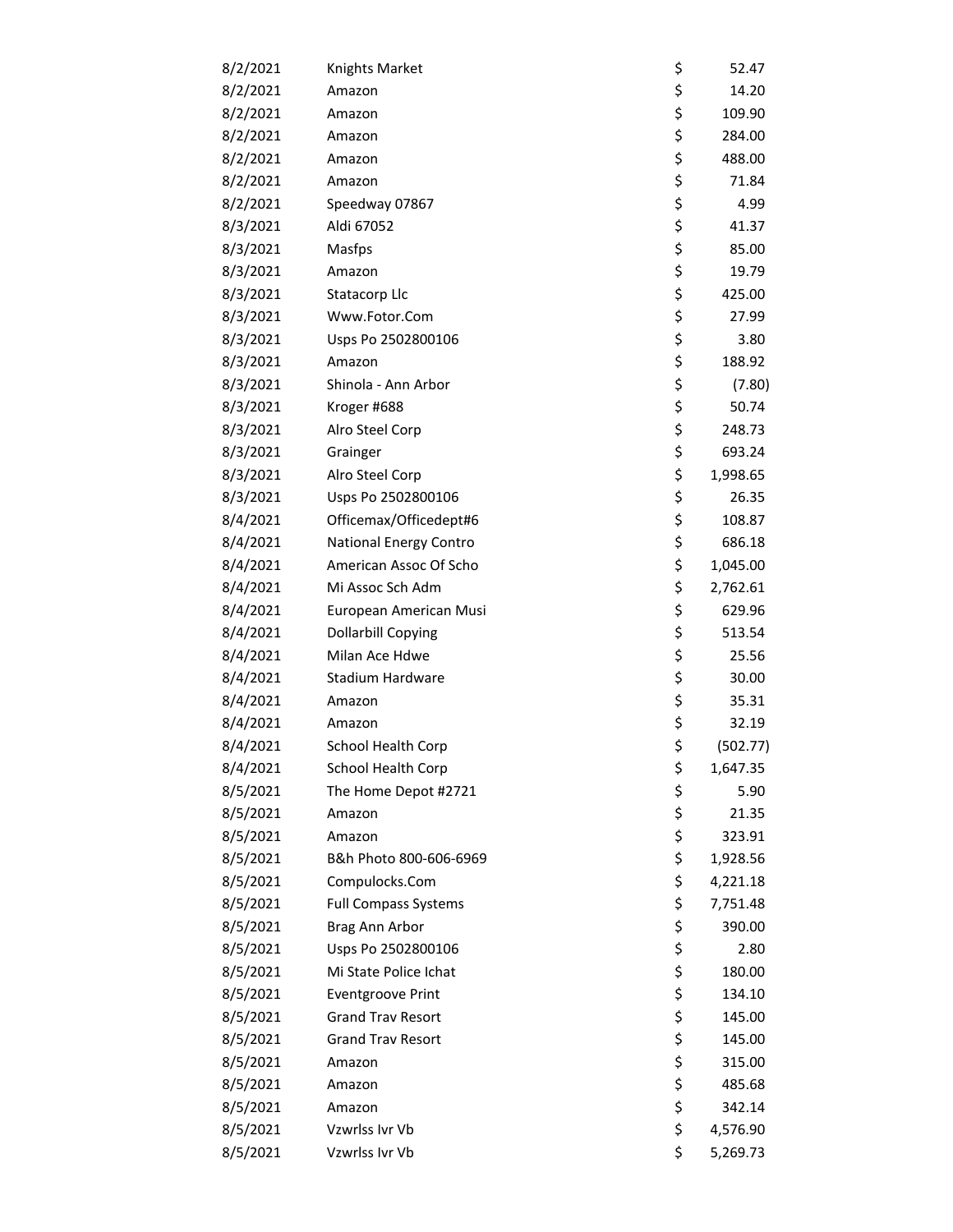| 8/5/2021  | Amazon                        | \$<br>39.98     |
|-----------|-------------------------------|-----------------|
| 8/5/2021  | Qdoba 2433 Online             | \$<br>1,110.50  |
| 8/6/2021  | <b>Staybridge Suites</b>      | \$<br>166.53    |
| 8/6/2021  | Rocket Enterprise Inc         | \$<br>3,939.00  |
| 8/6/2021  | Amazon                        | \$<br>156.78    |
| 8/6/2021  | Amazon                        | \$<br>166.59    |
| 8/6/2021  | Amazon                        | \$<br>85.95     |
| 8/6/2021  | Canva I03139-0854953          | \$<br>119.40    |
| 8/6/2021  | Usps Po 2502800106            | \$<br>65.70     |
| 8/6/2021  | Miaaa Membership              | \$<br>161.20    |
| 8/6/2021  | Smore.Com - Educator          | \$<br>79.00     |
| 8/6/2021  | Shiffler Equipment            | \$<br>48.49     |
| 8/6/2021  | Id Card Group                 | \$<br>877.78    |
| 8/6/2021  | Amazon                        | \$<br>105.88    |
| 8/9/2021  | Radisson                      | \$<br>141.75    |
| 8/9/2021  | Amazon                        | \$<br>36.54     |
| 8/9/2021  | Dnh Godaddy.Com               | \$<br>239.88    |
| 8/9/2021  | Amazon                        | \$<br>1,484.84  |
| 8/9/2021  | Wildlife Services Of M        | \$<br>200.00    |
| 8/9/2021  | Wildlife Services Of M        | \$<br>210.00    |
| 8/9/2021  | Qdoba 2433 Online             | \$<br>(285.00)  |
| 8/9/2021  | Really Good Stuff             | \$<br>129.98    |
| 8/9/2021  | Staples 00115642              | \$<br>161.30    |
| 8/9/2021  | 4imprint                      | \$<br>420.90    |
| 8/9/2021  | City Of Ann Arbor             | \$<br>1,824.00  |
| 8/9/2021  | City Of Ann Arbor             | \$<br>6,385.06  |
| 8/9/2021  | Robert Half Intl              | \$<br>17,220.50 |
| 8/9/2021  | Comcast                       | \$<br>205.90    |
| 8/9/2021  | Comcast                       | \$<br>860.33    |
| 8/9/2021  | Zoom.Us 888-799-9666          | \$<br>14.99     |
| 8/9/2021  | Apogee Components             | \$<br>393.88    |
| 8/9/2021  | Amazon                        | \$<br>167.90    |
| 8/9/2021  | Samsclub #6667                | \$<br>20.52     |
| 8/9/2021  | Amazon                        | \$<br>262.80    |
| 8/9/2021  | Amazon                        | \$<br>106.47    |
| 8/9/2021  | Amazon                        | \$<br>219.75    |
| 8/9/2021  | Amazon                        | \$<br>219.75    |
| 8/9/2021  | Amazon                        | \$<br>245.97    |
| 8/9/2021  | Amazon                        | \$<br>632.46    |
| 8/10/2021 | <b>School Datebooks</b>       | \$<br>1,362.19  |
| 8/10/2021 | <b>Oes Special Population</b> | \$<br>50.00     |
| 8/10/2021 | Oes Special Population        | \$<br>50.00     |
| 8/10/2021 | Oes Special Population        | \$<br>50.00     |
| 8/10/2021 | Amazon                        | \$<br>8.89      |
| 8/10/2021 | Sec Of State Branch182        | \$<br>30.44     |
| 8/10/2021 | Amazon                        | \$<br>31.99     |
| 8/10/2021 | Ace Barnes Hardware           | \$<br>69.99     |
| 8/10/2021 | Mi State Police Ichat         | \$<br>10.00     |
| 8/10/2021 | Amazon                        | \$<br>39.51     |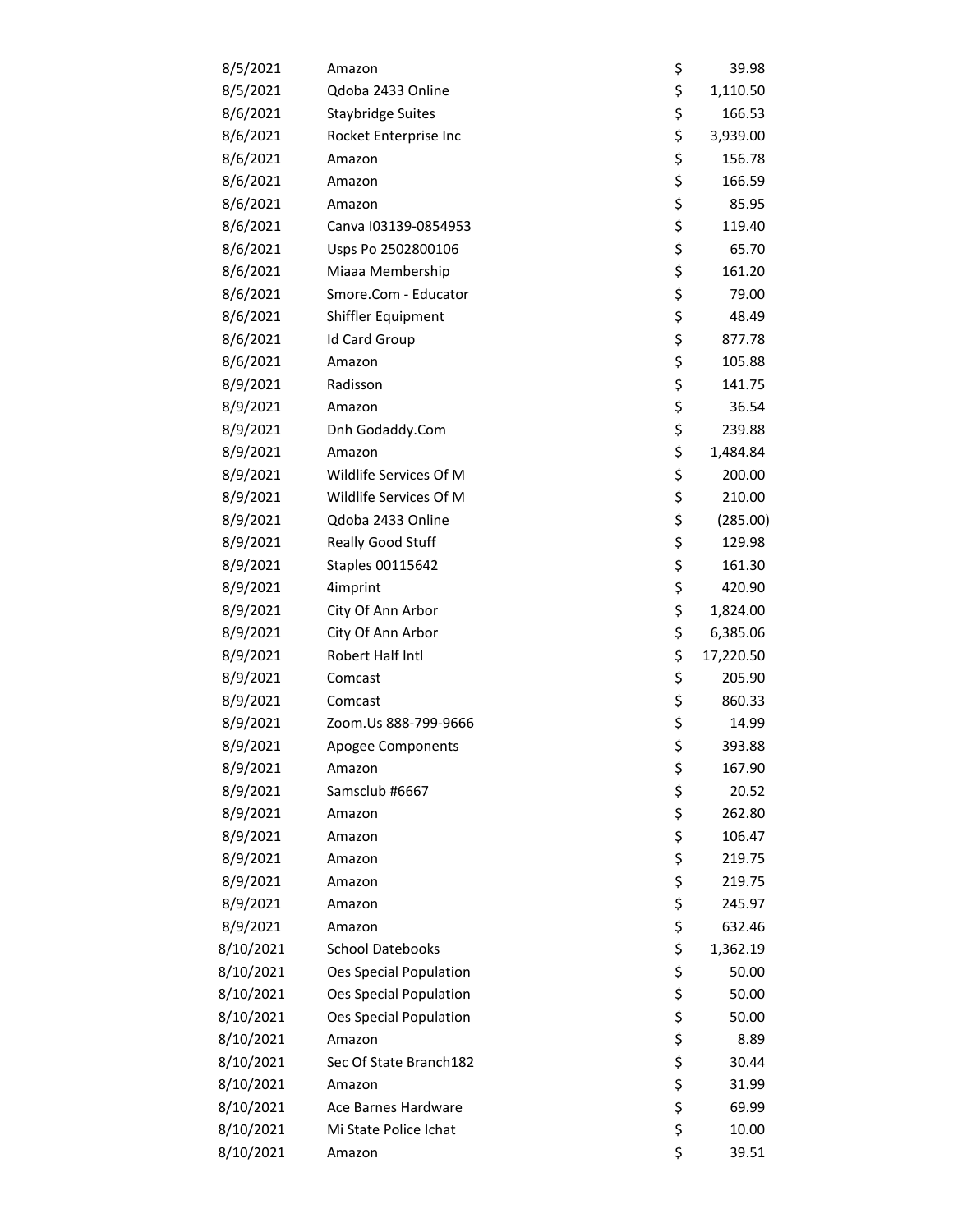| 8/10/2021 | <b>Grand Trav Resort</b>      | \$<br>145.00    |
|-----------|-------------------------------|-----------------|
| 8/10/2021 | <b>Grand Trav Resort</b>      | \$<br>145.00    |
| 8/10/2021 | Stickerapp                    | \$<br>205.64    |
| 8/10/2021 | Thermalnetics, Inc.           | \$<br>3,095.00  |
| 8/11/2021 | Meijer #173                   | \$<br>49.05     |
| 8/11/2021 | Msbo                          | \$<br>85.00     |
| 8/11/2021 | Msbo                          | \$<br>150.00    |
| 8/11/2021 | Michigan Pupil Account        | \$<br>395.00    |
| 8/11/2021 | Rtr Kids Rugs                 | \$<br>419.95    |
| 8/11/2021 | Msbo                          | \$<br>340.00    |
| 8/11/2021 | Amzn Mktp US 2p04c6w60        | \$<br>27.88     |
| 8/11/2021 | Target.Com                    | \$<br>188.35    |
| 8/11/2021 | Amzn Mktp US 2p8lm1ye0        | \$<br>865.33    |
| 8/11/2021 | Staples 00115642              | \$<br>12.98     |
| 8/11/2021 | Amzn Mktp US 2d5dz8oi0        | \$<br>35.08     |
| 8/11/2021 | Panera Bread #600876 O        | \$<br>133.15    |
| 8/11/2021 | Panera Bread #601105 O        | \$<br>183.64    |
| 8/12/2021 | Officemax/Officedept#6        | \$<br>63.21     |
| 8/12/2021 | The Home Depot #2721          | \$<br>284.10    |
| 8/12/2021 | Mi Assoc Sch Adm              | \$<br>125.00    |
| 8/12/2021 | Att Bill Payment              | \$<br>237.36    |
| 8/12/2021 | In Ann Arbor Observer         | \$<br>837.00    |
| 8/12/2021 | Dexter's Bakery               | \$<br>46.07     |
| 8/12/2021 | Amzn Mktp US 2d0wn6fx0        | \$<br>77.98     |
| 8/12/2021 | Amzn Mktp US 2p66z8d82        | \$<br>24.64     |
| 8/12/2021 | Mhsaa                         | \$<br>30.00     |
| 8/12/2021 | Ls Cayman Sports              | \$<br>705.00    |
| 8/12/2021 | Mfasco Health & Safety        | \$<br>908.76    |
| 8/12/2021 | Target.Com                    | \$<br>(188.35)  |
| 8/12/2021 | Ezcaterpotbelly Sandw         | \$<br>199.00    |
| 8/12/2021 | <b>Ezcaterpotbelly Sandw</b>  | \$<br>368.91    |
| 8/12/2021 | Kroger #688                   | \$<br>26.26     |
| 8/12/2021 | <b>Current Electric Motor</b> | \$<br>100.00    |
| 8/12/2021 | <b>Current Electric Motor</b> | \$<br>357.00    |
| 8/13/2021 | Officemax/Officedept#6        | \$<br>3.99      |
| 8/13/2021 | The Home Depot #2721          | \$<br>(5.90)    |
| 8/13/2021 | The Home Depot #2721          | \$<br>10.28     |
| 8/13/2021 | <b>Grand Trav Resort</b>      | \$<br>(163.00)  |
| 8/13/2021 | Bleupeacockphotography        | \$<br>100.00    |
| 8/13/2021 | Fedex Offic84200008425        | \$<br>27.35     |
| 8/13/2021 | <b>Blt Tentandtable.Com</b>   | \$<br>22,931.94 |
| 8/13/2021 | Dollarbill Copying            | \$<br>438.90    |
| 8/13/2021 | Sq Detroit Metal Work         | \$<br>3,468.00  |
| 8/13/2021 | Amazon.Com 2d3q584d0 A        | \$<br>33.98     |
| 8/13/2021 | Amazon.Com 2p4v997b2          | \$<br>23.69     |
| 8/13/2021 | Amzn Mktp US 2d3v540s1        | \$<br>32.18     |
| 8/13/2021 | Amzn Mktp US 2d0qo3eo1        | \$<br>86.05     |
| 8/13/2021 | Amzn Mktp US 2d4s90ez1        | \$<br>126.53    |
| 8/13/2021 | Panera Bread #601366 O        | \$<br>135.70    |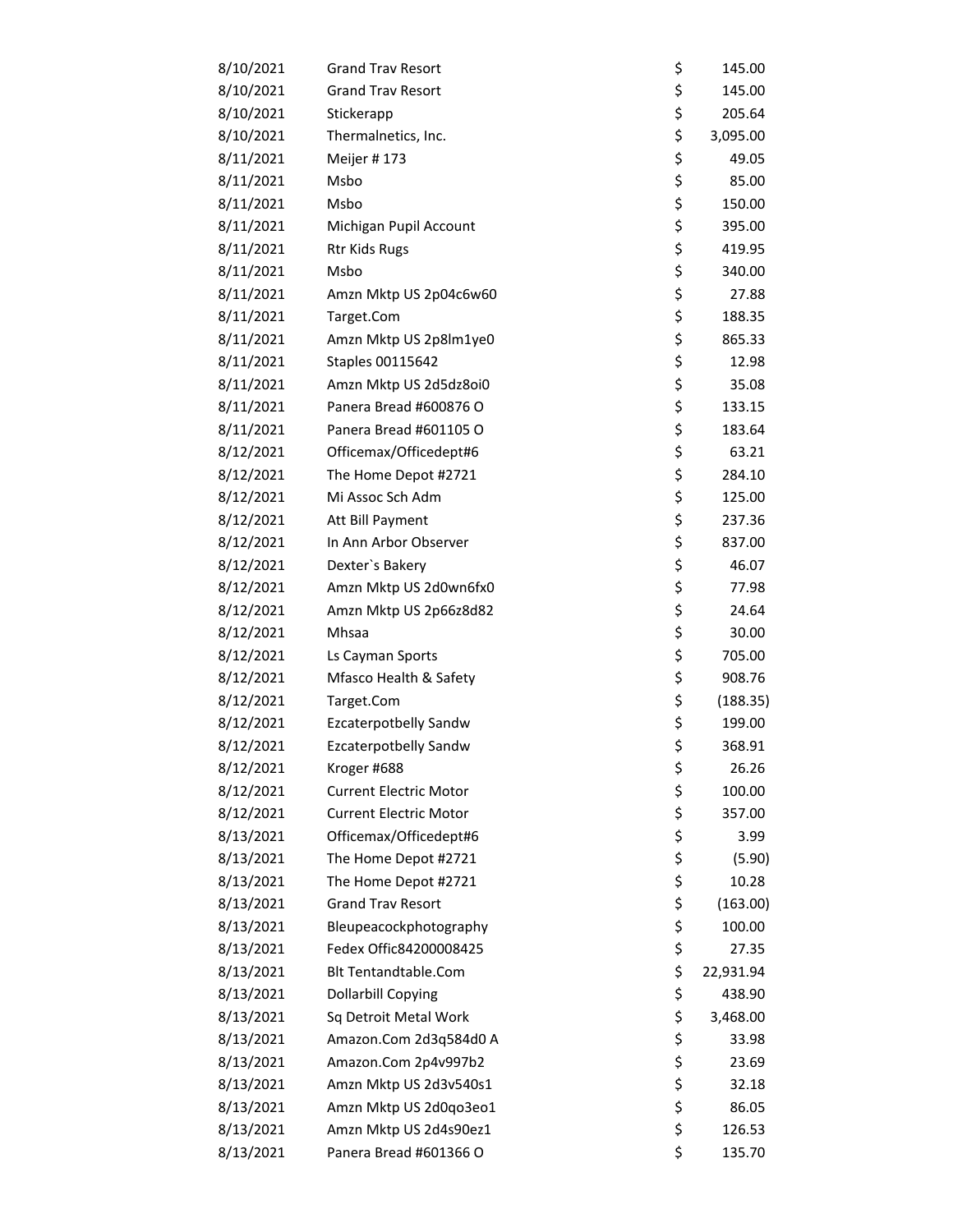| 8/13/2021 | Panera Bread #601105 O        | \$<br>183.64   |
|-----------|-------------------------------|----------------|
| 8/16/2021 | Office Depot #5910            | \$<br>7.49     |
| 8/16/2021 | Officemax/Officedept#6        | \$<br>17.92    |
| 8/16/2021 | Officemax/Officedept#6        | \$<br>50.49    |
| 8/16/2021 | Officemax/Officedept#6        | \$<br>780.39   |
| 8/16/2021 | Office Depot #5910            | \$<br>6.36     |
| 8/16/2021 | Officemax/Officedept#6        | \$<br>34.80    |
| 8/16/2021 | Ascd                          | \$<br>89.00    |
| 8/16/2021 | <b>National Energy Contro</b> | \$<br>450.00   |
| 8/16/2021 | Dawn Sign Press               | \$<br>121.44   |
| 8/16/2021 | Amzn Mktp US 2d34z1nb0        | \$<br>11.39    |
| 8/16/2021 | In Kerrytown Concert          | \$<br>300.00   |
| 8/16/2021 | Mi State Police Ichat         | \$<br>20.00    |
| 8/16/2021 | Amzn Mktp US 2p0yd49o2        | \$<br>249.99   |
| 8/16/2021 | Pollys #12                    | \$<br>19.85    |
| 8/16/2021 | Buffalo Wild Wings 369        | \$<br>207.92   |
| 8/16/2021 | Wolverine Rental & Sup        | \$<br>383.00   |
| 8/16/2021 | Officemax/Depot 6048          | \$<br>55.88    |
| 8/16/2021 | Quill Corporation             | \$<br>62.85    |
| 8/16/2021 | Stickerapp                    | \$<br>(11.64)  |
| 8/16/2021 | Usps Po 2525100130            | \$<br>55.00    |
| 8/16/2021 | Panera Bread #601366 P        | \$<br>(127.94) |
| 8/16/2021 | Meijer # 064                  | \$<br>45.14    |
| 8/16/2021 | Target 00012856               | \$<br>95.04    |
| 8/16/2021 | Lakeshore Learning Mat        | \$<br>1,147.70 |
| 8/16/2021 | Logmein Rescue                | \$<br>1,500.00 |
| 8/16/2021 | Target 00014662               | \$<br>29.99    |
| 8/16/2021 | Panera Bread #600876 O        | \$<br>313.20   |
| 8/16/2021 | Amzn Mktp US 2p7i49yq2        | \$<br>4.99     |
| 8/16/2021 | Amzn Mktp US 2d2wi70e0        | \$<br>18.42    |
| 8/16/2021 | Amazon.Com 2p7nr2y52 A        | \$<br>28.98    |
| 8/16/2021 | Amzn Mktp US 2d0wa2vh1        | \$<br>61.64    |
| 8/16/2021 | Staples 00115642              | \$<br>74.95    |
| 8/16/2021 | <b>Bayshore Resort</b>        | \$<br>329.00   |
| 8/16/2021 | Amzn Mktp US 2d7z421b0        | \$<br>16.99    |
| 8/17/2021 | Office Depot #1090            | \$<br>7.24     |
| 8/17/2021 | Officemax/Officedept#6        | \$<br>5.60     |
| 8/17/2021 | Patti Dewitt Inc              | \$<br>550.00   |
| 8/17/2021 | Patti Dewitt Inc              | \$<br>1,795.00 |
| 8/17/2021 | B&h Photo 800-606-6969        | \$<br>749.02   |
| 8/17/2021 | Amazon.Com 2d5fw24v2 A        | \$<br>12.99    |
| 8/17/2021 | Amzn Mktp US 2d6ac2fg2        | \$<br>126.94   |
| 8/17/2021 | City Of Ann Arbor Park        | \$<br>78.00    |
| 8/17/2021 | Rochester 100 Inc             | \$<br>54.00    |
| 8/17/2021 | Sq Washtenaw Dairy            | \$<br>133.00   |
| 8/17/2021 | Amzn Mktp US 2d2xw8pf0        | \$<br>51.99    |
| 8/17/2021 | Amzn Mktp US 2d9vq85z1        | \$<br>391.99   |
| 8/17/2021 | Unc Ch Fpg Int                | \$<br>185.00   |
| 8/17/2021 | <b>Bayshore Resort</b>        | \$<br>16.45    |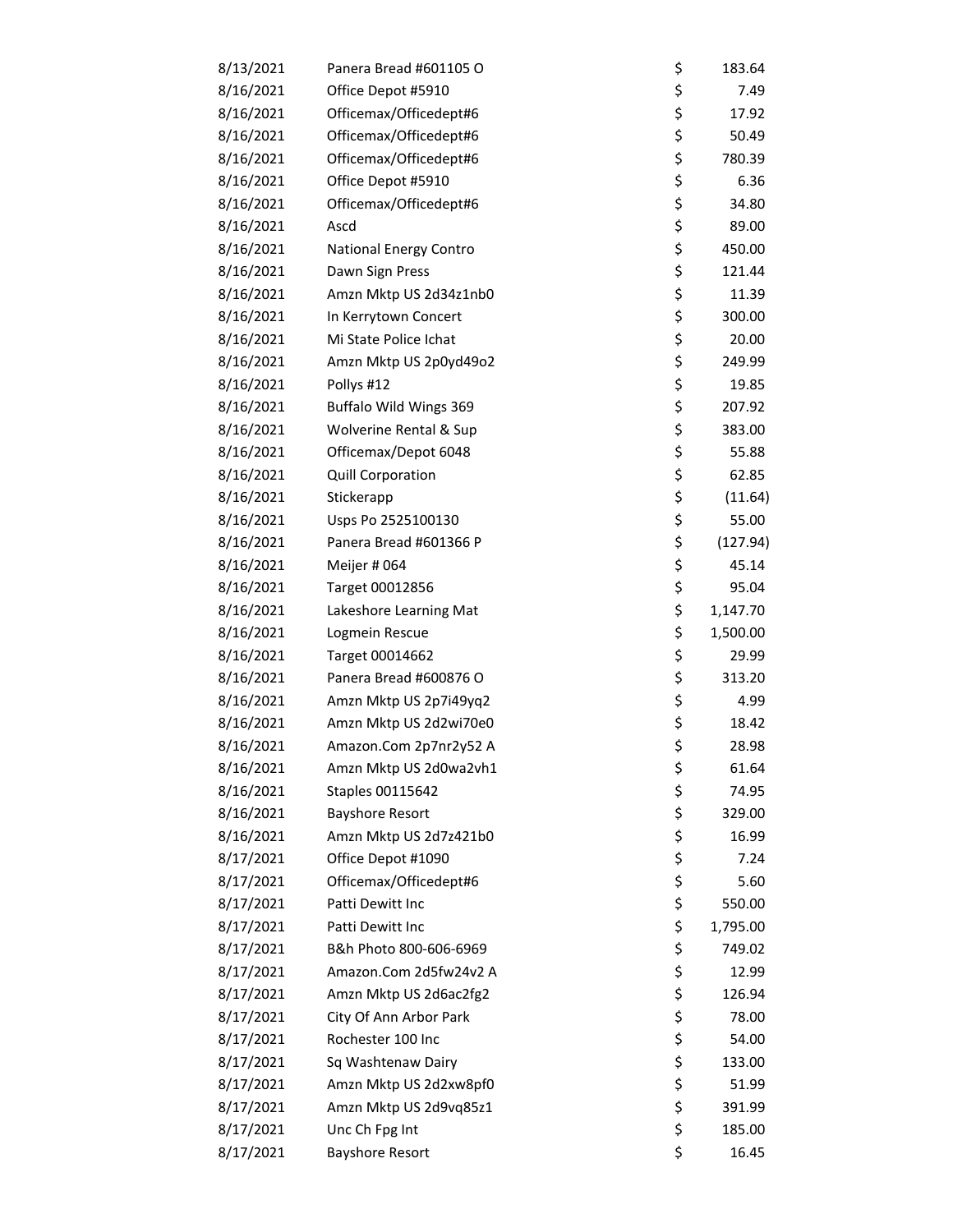| 8/17/2021 | In Teestimony Llc             | \$<br>850.00      |
|-----------|-------------------------------|-------------------|
| 8/17/2021 | Amzn Mktp US 2d8gw9bc1        | \$<br>46.96       |
| 8/17/2021 | Michigan Negotiators A        | \$<br>325.00      |
| 8/17/2021 | Michigan Negotiators A        | \$<br>325.00      |
| 8/17/2021 | Memspa                        | \$<br>555.00      |
| 8/18/2021 | <b>Shanty Creek Resorts -</b> | \$<br>119.30      |
| 8/18/2021 | <b>Shanty Creek Resorts -</b> | \$<br>119.30      |
| 8/18/2021 | Office Depot #1090            | \$<br>4.22        |
| 8/18/2021 | Office Depot #1090            | \$<br>15.54       |
| 8/18/2021 | Office Depot #1170            | \$<br>20.00       |
| 8/18/2021 | Office Depot #5910            | \$<br>21.00       |
| 8/18/2021 | Officemax/Officedept#6        | \$<br>41.20       |
| 8/18/2021 | Office Depot #5910            | \$<br>60.00       |
| 8/18/2021 | Office Depot #1170            | \$<br>89.32       |
| 8/18/2021 | Officemax/Officedept#6        | \$<br>117.04      |
| 8/18/2021 | Officemax/Officedept#6        | \$<br>132.41      |
| 8/18/2021 | Officemax/Officedept#6        | \$<br>178.50      |
| 8/18/2021 | Paypal Gsuiteaddon            | \$<br>39.00       |
| 8/18/2021 | The Home Depot #2721          | \$<br>19.08       |
| 8/18/2021 | Michigan Pupil Account        | \$<br>395.00      |
| 8/18/2021 | Amzn Mktp US 2d4a22zk2        | \$<br>8.49        |
| 8/18/2021 | Amazon.Com 2d6687n72 A        | \$<br>106.47      |
| 8/18/2021 | Cdw Govt #j356936             | \$<br>172.45      |
| 8/18/2021 | Dropbox Prpsmhvmyryc          | \$<br>119.88      |
| 8/18/2021 | Batteries Plus - #0389        | \$<br>219.96      |
| 8/18/2021 | <b>Dollarbill Copying</b>     | \$<br>26.88       |
| 8/18/2021 | Amazon.Com                    | \$<br>(39.51)     |
| 8/18/2021 | Michigan High School A        | \$<br>60.00       |
| 8/18/2021 | Amzn Mktp US 2d33v7lv2        | \$<br>4.29        |
| 8/18/2021 | Amzn Mktp US 2d4wl0vl0        | \$<br>46.25       |
| 8/18/2021 | Massp & Masc/Mahs             | \$<br>100.00      |
| 8/18/2021 | Massp & Masc/Mahs             | \$<br>100.00      |
| 8/18/2021 | Party City 4111               | \$<br>31.00       |
| 8/18/2021 | <b>Blt Tentandtable.Com</b>   | \$<br>(1, 233.72) |
| 8/18/2021 | Michigan Air Products         | \$<br>105.00      |
| 8/18/2021 | <b>Current Electric Motor</b> | \$<br>695.00      |
| 8/18/2021 | Comcast                       | \$<br>558.35      |
| 8/18/2021 | <b>Uline Ship Supplies</b>    | \$<br>1,179.18    |
| 8/18/2021 | Amzn Mktp US 2d3or0n32        | \$<br>257.54      |
| 8/19/2021 | Demco Inc                     | \$<br>55.96       |
| 8/19/2021 | Meijer #173                   | \$<br>135.49      |
| 8/19/2021 | Officemax/Officedept#6        | \$<br>44.08       |
| 8/19/2021 | Office Depot #5910            | \$<br>50.07       |
| 8/19/2021 | Office Depot #1170            | \$<br>133.45      |
| 8/19/2021 | Office Depot #5910            | \$<br>191.10      |
| 8/19/2021 | Officemax/Officedept#6        | \$<br>300.55      |
| 8/19/2021 | Officemax/Officedept#6        | \$<br>399.52      |
| 8/19/2021 | Tlf Nortons Flowers An        | \$<br>78.90       |
| 8/19/2021 | Office Depot #5910            | \$<br>1.82        |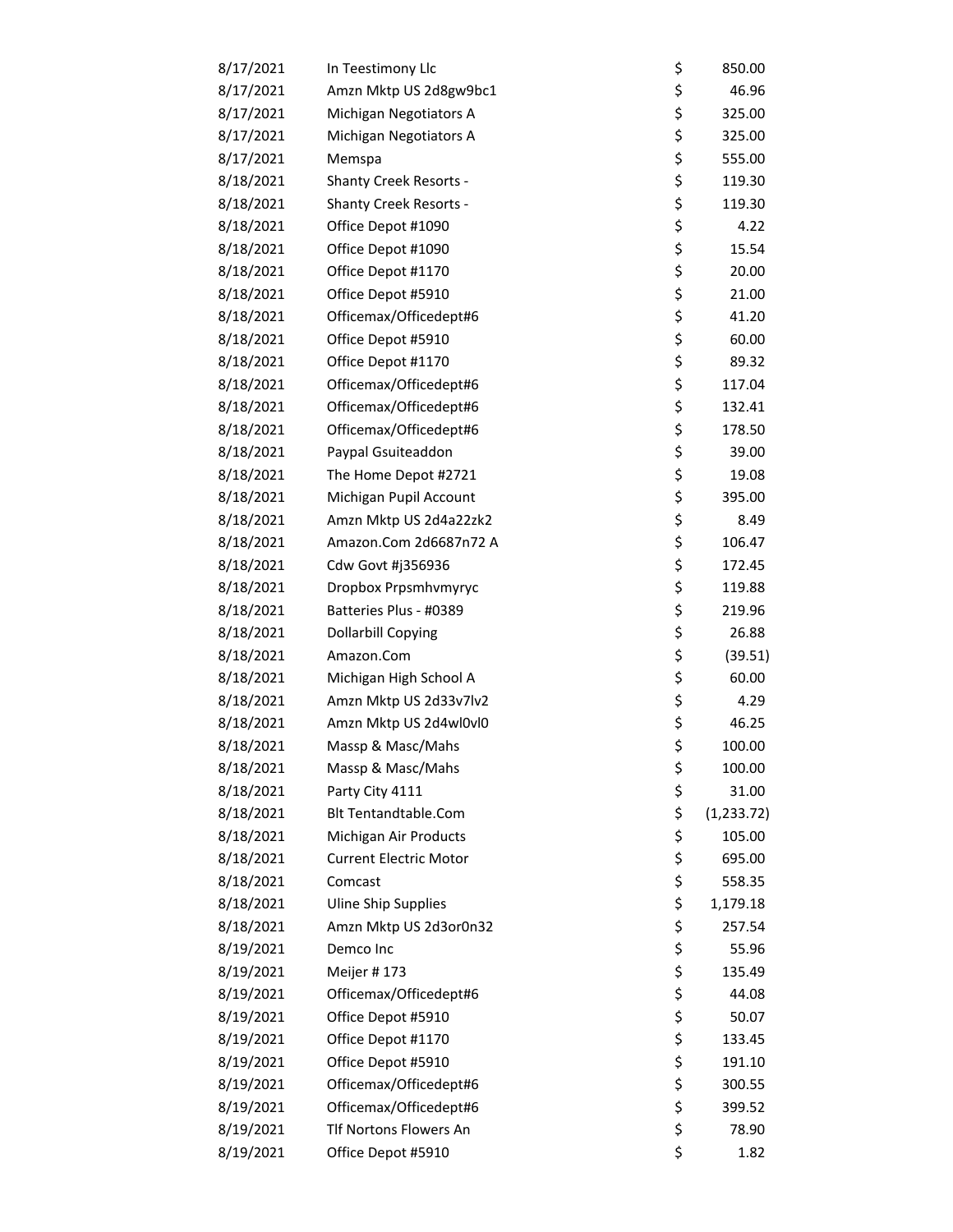| 8/19/2021 | Office Depot #5910           | \$<br>1.82      |
|-----------|------------------------------|-----------------|
| 8/19/2021 | Office Depot #1170           | \$<br>3.19      |
| 8/19/2021 | Office Depot #5910           | \$<br>14.58     |
| 8/19/2021 | Office Depot #5910           | \$<br>40.00     |
| 8/19/2021 | Office Depot #5910           | \$<br>65.00     |
| 8/19/2021 | Officemax/Officedept#6       | \$<br>102.72    |
| 8/19/2021 | Office Depot #5101           | \$<br>121.55    |
| 8/19/2021 | Officemax/Officedept#6       | \$<br>152.32    |
| 8/19/2021 | Officemax/Officedept#6       | \$<br>156.65    |
| 8/19/2021 | Officemax/Officedept#6       | \$<br>335.72    |
| 8/19/2021 | Signs By Tomorrow            | \$<br>891.45    |
| 8/19/2021 | Meijer # 064                 | \$<br>52.48     |
| 8/19/2021 | B&h Photo 800-606-6969       | \$<br>499.95    |
| 8/19/2021 | B&h Photo 800-606-6969       | \$<br>2,266.11  |
| 8/19/2021 | Amzn Mktp US 2d05e7jp2       | \$<br>59.35     |
| 8/19/2021 | Amzn Mktp US 2d89a8j62       | \$<br>29.99     |
| 8/19/2021 | Usps Po 2502810107           | \$<br>7.95      |
| 8/19/2021 | Sq Sweetwaters Coffee        | \$<br>30.00     |
| 8/19/2021 | Spun                         | \$<br>80.00     |
| 8/19/2021 | Mi State Police Ichat        | \$<br>10.00     |
| 8/19/2021 | Mi State Police Ichat        | \$<br>60.00     |
| 8/19/2021 | Mi State Police Ichat        | \$<br>110.00    |
| 8/19/2021 | Amazon.Com 2d6pr4bv0 A       | \$<br>41.22     |
| 8/19/2021 | Jimmy Johns # 90028 -        | \$<br>485.18    |
| 8/19/2021 | Jimmy Johns # 90028 -        | \$<br>607.43    |
| 8/19/2021 | Officemax/Depot 6401         | \$<br>26.98     |
| 8/19/2021 | Stapls7337333160000001       | \$<br>103.51    |
| 8/19/2021 | Amzn Mktp US 2d2lq8hs0       | \$<br>41.52     |
| 8/19/2021 | Dominos 1100                 | \$<br>34.95     |
| 8/19/2021 | Jimmy Johns # 90030 -        | \$<br>47.00     |
| 8/19/2021 | <b>Event New Cte Adminis</b> | \$<br>50.00     |
| 8/19/2021 | City Of Ann Arbor            | \$<br>5,814.97  |
| 8/19/2021 | <b>Sentinel Technologies</b> | \$<br>1,154.00  |
| 8/19/2021 | Sentinel Technologies        | \$<br>1,803.00  |
| 8/19/2021 | Panera Bread #601366 O       | \$<br>126.09    |
| 8/19/2021 | Amzn Mktp US 2d7ct88j0       | \$<br>149.99    |
| 8/20/2021 | Samsclub.Com                 | \$<br>29.80     |
| 8/20/2021 | Officemax/Officedept#6       | \$<br>13.77     |
| 8/20/2021 | Officemax/Officedept#6       | \$<br>238.48    |
| 8/20/2021 | Office Depot #5910           | \$<br>67.80     |
| 8/20/2021 | Officemax/Officedept#6       | \$<br>1,443.26  |
| 8/20/2021 | Signs By Tomorrow            | \$<br>404.50    |
| 8/20/2021 | Biggby Coffee #539           | \$<br>159.98    |
| 8/20/2021 | Cko Www.Istockphoto.Co       | \$<br>33.00     |
| 8/20/2021 | Canva I03152-20204845        | \$<br>55.44     |
| 8/20/2021 | Cdw Govt #j505034            | \$<br>68.58     |
| 8/20/2021 | Zoom.Us 888-799-9666         | \$<br>959.32    |
| 8/20/2021 | Adminremix.Com               | \$<br>1,500.00  |
| 8/20/2021 | Clear Rate Communicati       | \$<br>20,057.70 |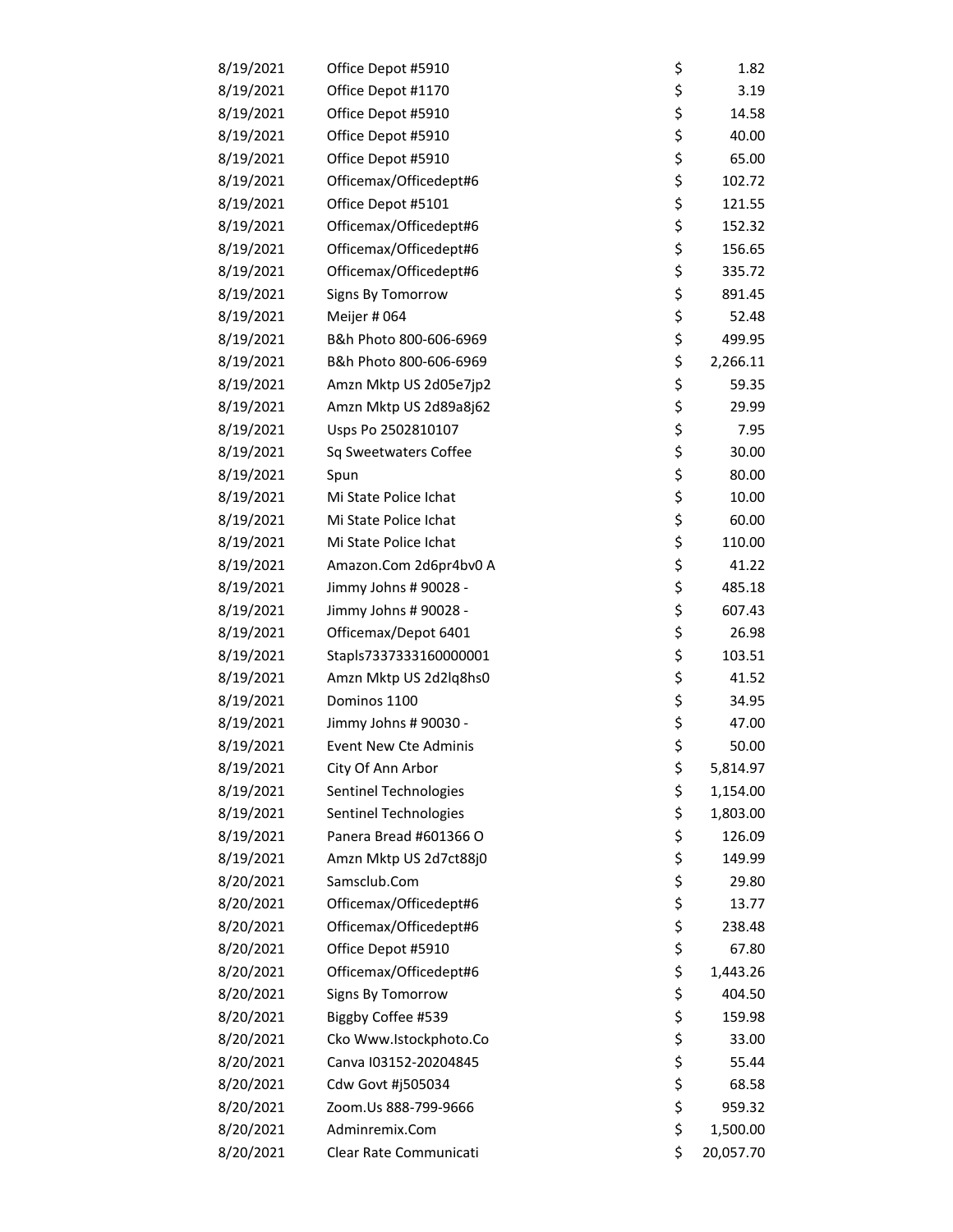| 8/20/2021 | Michigan Radio #163         | \$<br>1,500.00  |
|-----------|-----------------------------|-----------------|
| 8/20/2021 | Amzn Mktp US 2d17n6el2      | \$<br>59.28     |
| 8/20/2021 | Samsclub #6667              | \$<br>9.54      |
| 8/20/2021 | Cottage Inn Pizza - An      | \$<br>104.78    |
| 8/20/2021 | <b>Dollarbill Copying</b>   | \$<br>10.00     |
| 8/20/2021 | <b>Dollarbill Copying</b>   | \$<br>43.75     |
| 8/20/2021 | <b>Dollarbill Copying</b>   | \$<br>64.25     |
| 8/20/2021 | Mppoa                       | \$<br>275.00    |
| 8/20/2021 | <b>Dollarbill Copying</b>   | \$<br>67.80     |
| 8/20/2021 | Cliff Keen Athletic         | \$<br>591.00    |
| 8/20/2021 | Fontanesi And Kann Co       | \$<br>750.00    |
| 8/20/2021 | City Of Ann Arbor           | \$<br>748.22    |
| 8/20/2021 | Amzn Mktp Us                | \$<br>(71.60)   |
| 8/23/2021 | Office Depot #1170          | \$<br>63.70     |
| 8/23/2021 | Officemax/Officedept#6      | \$<br>(99.08)   |
| 8/23/2021 | Napoleon Lawn & Leisur      | \$<br>95.41     |
| 8/23/2021 | Smartsign                   | \$<br>427.00    |
| 8/23/2021 | Meijer # 064                | \$<br>13.25     |
| 8/23/2021 | Usps Po 2502800106          | \$<br>362.30    |
| 8/23/2021 | Amzn Mktp Us                | \$<br>(119.95)  |
| 8/23/2021 | Success By Design Inc       | \$<br>441.72    |
| 8/23/2021 | Amazon.Com 2d1bc7sp0 A      | \$<br>22.40     |
| 8/23/2021 | Amzn Mktp US 2d9xf81z2      | \$<br>61.38     |
| 8/23/2021 | Samsclub #6667              | \$<br>14.16     |
| 8/23/2021 | Meijer #173                 | \$<br>22.38     |
| 8/23/2021 | Sams Club #6667             | \$<br>58.00     |
| 8/23/2021 | Massp & Masc/Mahs           | \$<br>100.00    |
| 8/23/2021 | Gfs Store #1973             | \$<br>69.44     |
| 8/23/2021 | Smore.Com                   | \$<br>145.97    |
| 8/23/2021 | <b>Underground Printing</b> | \$<br>34.80     |
| 8/23/2021 | Barry Bagels - Ann Arb      | \$<br>60.94     |
| 8/23/2021 | Sq Ahmos Stone Sch          | \$<br>76.00     |
| 8/23/2021 | Boilers Controls & Equ      | \$<br>126.30    |
| 8/23/2021 | City Of Ann Arbor           | \$<br>29,182.99 |
| 8/23/2021 | City Of Ann Arbor           | \$<br>46,718.63 |
| 8/23/2021 | Vzwrlss Apocc Visb          | \$<br>6,460.48  |
| 8/23/2021 | Vzwrlss Apocc Visb          | \$<br>11,689.83 |
| 8/23/2021 | Zoom.Us 888-799-9666        | \$<br>14.99     |
| 8/23/2021 | Amzn Mktp US 2d9633rc1      | \$<br>65.97     |
| 8/23/2021 | In Signs & Tags, Llc        | \$<br>33.00     |
| 8/23/2021 | Ezcatersubway               | \$<br>101.74    |
| 8/23/2021 | Todoist                     | \$<br>36.00     |
| 8/23/2021 | Quill Corporation           | \$<br>8.29      |
| 8/23/2021 | Amzn Mktp US 2d8546kk0      | \$<br>76.68     |
| 8/23/2021 | Amzn Mktp US 2d6wc3m12      | \$<br>62.90     |
| 8/23/2021 | Amzn Mktp US 2d0s16w51      | \$<br>120.41    |
| 8/23/2021 | Amzn Mktp US 2d4kw8v02      | \$<br>90.51     |
| 8/23/2021 | Amazon.Com 2d83w9wy1 A      | \$<br>20.32     |
| 8/23/2021 | Mailchimp Monthly           | \$<br>200.00    |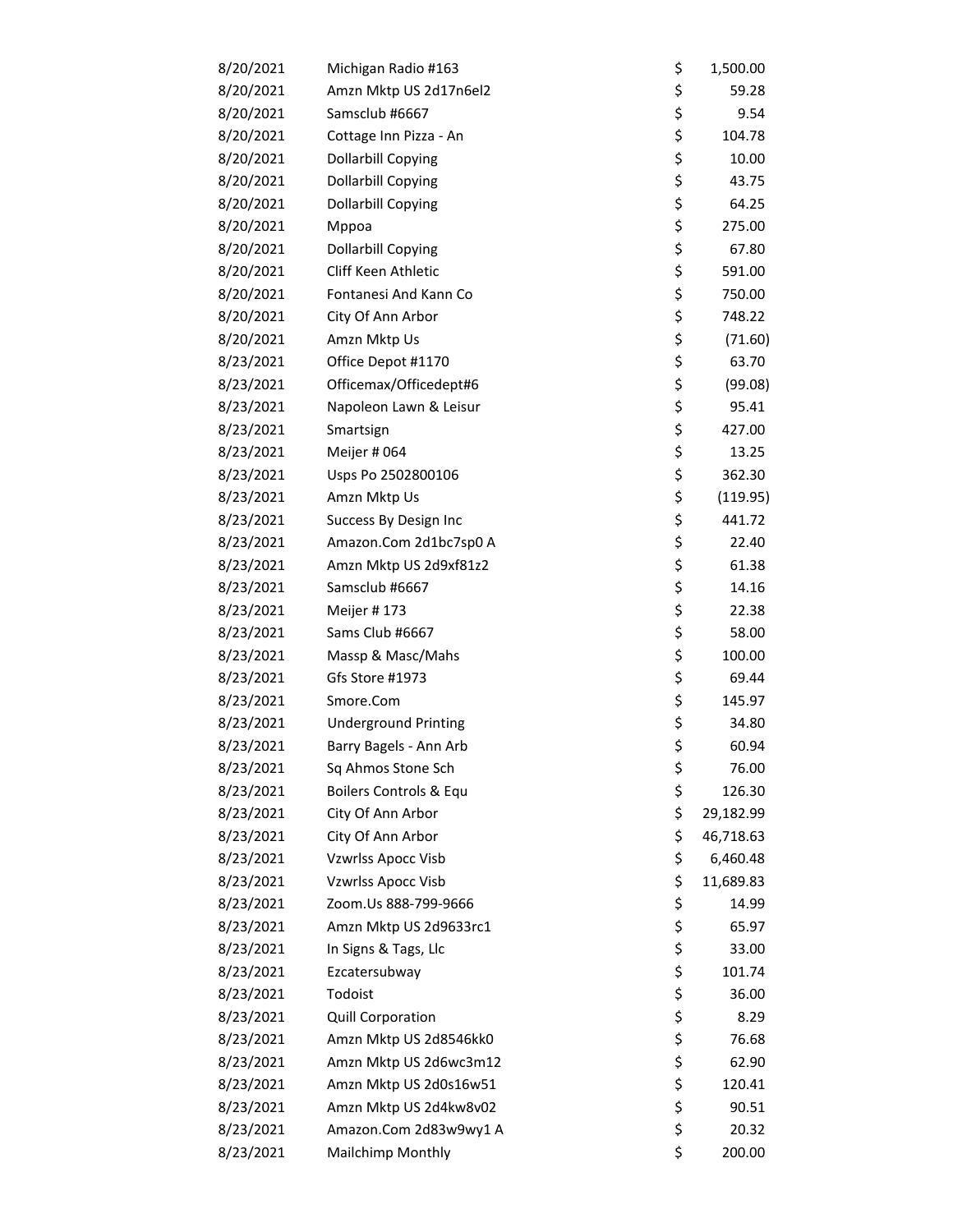| 8/23/2021 | Zoom.Us 888-799-9666         | \$<br>14.99    |
|-----------|------------------------------|----------------|
| 8/23/2021 | Zoom.Us 888-799-9666         | \$<br>14.99    |
| 8/23/2021 | Amzn Mktp US 2d40b7xm2       | \$<br>43.80    |
| 8/23/2021 | Amazon.Com 2d1rj7w81 A       | \$<br>7.60     |
| 8/23/2021 | Amazon.Com 2d3ts4wa1 A       | \$<br>7.70     |
| 8/23/2021 | Sams Club #6666              | \$<br>27.31    |
| 8/23/2021 | Www.Socialpoint.lo           | \$<br>100.00   |
| 8/23/2021 | Sams Club #6666              | \$<br>150.78   |
| 8/23/2021 | Amzn Mktp US 2d7wr9wy1       | \$<br>14.44    |
| 8/23/2021 | Amazon.Com 2d4qb89l0 A       | \$<br>1,128.90 |
| 8/23/2021 | <b>Bayshore Resort</b>       | \$<br>329.00   |
| 8/23/2021 | Target 00006346              | \$<br>73.17    |
| 8/23/2021 | Amazon.Com 2d4r92rg1         | \$<br>7.76     |
| 8/23/2021 | Amazon.Com 2d4537yr1 A       | \$<br>327.96   |
| 8/23/2021 | Amzn Mktp US 2d3hy6980       | \$<br>547.82   |
| 8/23/2021 | Amzn Mktp US 2d8ea8ma2       | \$<br>199.94   |
| 8/23/2021 | Amzn Mktp US 2539e9co1       | \$<br>129.87   |
| 8/23/2021 | Amzn Mktp US 2d9el7us0       | \$<br>1,422.54 |
| 8/24/2021 | Samsclub #6667               | \$<br>(12.98)  |
| 8/24/2021 | Officemax/Officedept#6       | \$<br>4.50     |
| 8/24/2021 | Office Depot #5910           | \$<br>2.05     |
| 8/24/2021 | Officemax/Officedept#6       | \$<br>110.37   |
| 8/24/2021 | Office Depot #1170           | \$<br>121.94   |
| 8/24/2021 | Office Depot #1170           | \$<br>26.46    |
| 8/24/2021 | Officemax/Officedept#6       | \$<br>81.34    |
| 8/24/2021 | Gfs Store #0978              | \$<br>13.23    |
| 8/24/2021 | Paypal Gsuiteaddon           | \$<br>39.00    |
| 8/24/2021 | Nafepa                       | \$<br>100.00   |
| 8/24/2021 | <b>Outback Team Building</b> | \$<br>680.00   |
| 8/24/2021 | Amazon.Com 2d7kx6r60         | \$<br>47.52    |
| 8/24/2021 | Amzn Mktp US 2d79a1w70       | \$<br>110.17   |
| 8/24/2021 | Mi Assoc Sch Adm             | \$<br>100.00   |
| 8/24/2021 | Sq Washtenaw Dairy           | \$<br>145.00   |
| 8/24/2021 | Starbucks Store 23876        | \$<br>35.90    |
| 8/24/2021 | Sq Ahmos Stone Sch           | \$<br>82.25    |
| 8/24/2021 | Sq Washtenaw Dairy           | \$<br>100.00   |
| 8/24/2021 | Amazon.Com 2d0s92r50         | \$<br>395.04   |
| 8/24/2021 | Sp Kidcarpet.Com             | \$<br>549.99   |
| 8/24/2021 | Mi State Police Ichat        | \$<br>10.00    |
| 8/24/2021 | Usps Po 2502800106           | \$<br>55.00    |
| 8/24/2021 | Little Caesars 0007 00       | \$<br>22.20    |
| 8/24/2021 | Sq Sweetwaters Coffee        | \$<br>57.00    |
| 8/24/2021 | Kroger #605                  | \$<br>118.02   |
| 8/24/2021 | Amzn Mktp US 2d6oz8h12       | \$<br>287.82   |
| 8/24/2021 | Samsclub #6667               | \$<br>76.44    |
| 8/24/2021 | Dominos 1118                 | \$<br>85.44    |
| 8/24/2021 | Ezcatersubway                | \$<br>(5.76)   |
| 8/24/2021 | Cliff Keen Athletic          | \$<br>47.00    |
| 8/24/2021 | In Signs & Tags, Llc         | \$<br>979.00   |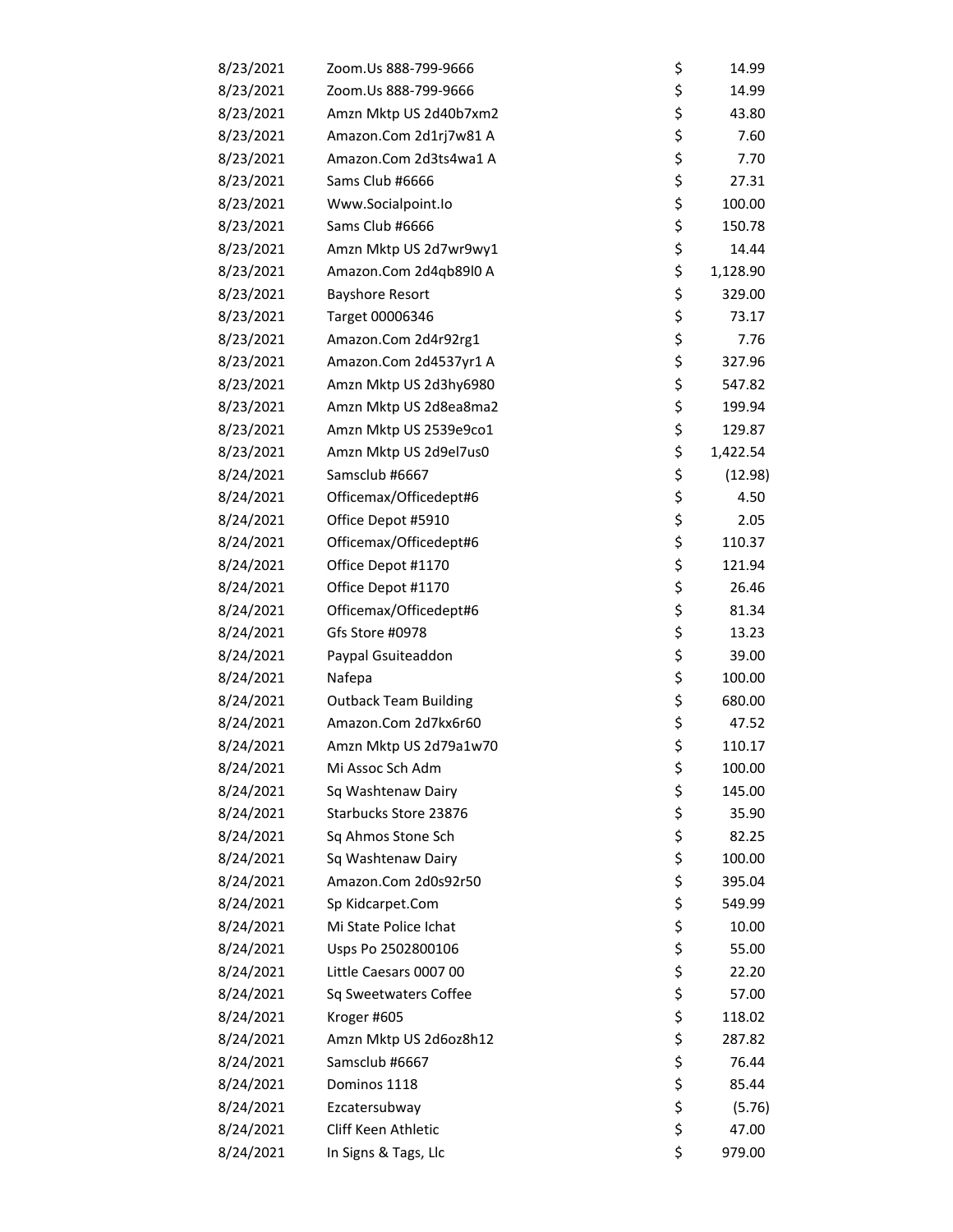| 8/24/2021 | <b>Bayshore Resort</b>      | \$<br>16.45    |
|-----------|-----------------------------|----------------|
| 8/24/2021 | Amazon.Com 254wp2on1 A      | \$<br>882.66   |
| 8/24/2021 | Starbucks Store 23876       | \$<br>17.95    |
| 8/24/2021 | Barry Bagels - Ann Arb      | \$<br>79.92    |
| 8/24/2021 | Officemax/Depot 6401        | \$<br>436.00   |
| 8/24/2021 | Barry Bagels - Ann Arb      | \$<br>60.94    |
| 8/24/2021 | Sams Club #6667             | \$<br>105.56   |
| 8/25/2021 | Officemax/Officedept#6      | \$<br>5.55     |
| 8/25/2021 | Officemax/Officedept#6      | \$<br>73.80    |
| 8/25/2021 | Gfs Store #1973             | \$<br>36.94    |
| 8/25/2021 | Bed Bath & Beyond #234      | \$<br>86.97    |
| 8/25/2021 | National Energy Contro      | \$<br>1,791.25 |
| 8/25/2021 | Usps Po 2588200178          | \$<br>61.00    |
| 8/25/2021 | Amzn Mktp US 2d1qp2yd0      | \$<br>23.98    |
| 8/25/2021 | Amzn Mktp US 2d0qp0yk0      | \$<br>47.96    |
| 8/25/2021 | Sq Washtenaw Dairy          | \$<br>(75.00)  |
| 8/25/2021 | Barry Bagels - Ann Arb      | \$<br>144.92   |
| 8/25/2021 | Ahmos Gyros & Deli          | \$<br>620.00   |
| 8/25/2021 | Buildasign.Com              | \$<br>908.84   |
| 8/25/2021 | Pollys #12                  | \$<br>99.00    |
| 8/25/2021 | Dibellas - 104 - McOm       | \$<br>619.40   |
| 8/25/2021 | In Signs & Tags, Llc        | \$<br>(33.00)  |
| 8/25/2021 | Jimmy Johns # 90016 M       | \$<br>660.50   |
| 8/25/2021 | Learning Without Tears      | \$<br>442.75   |
| 8/25/2021 | Jimmy Johns # 90028 -       | \$<br>388.00   |
| 8/25/2021 | Dibellas - 104 - McOm       | \$<br>585.87   |
| 8/25/2021 | Mhsaa                       | \$<br>30.00    |
| 8/25/2021 | Mhsaa                       | \$<br>30.00    |
| 8/25/2021 | Sunrise Screen Printin      | \$<br>261.54   |
| 8/25/2021 | Dibellas - 104 - McOm       | \$<br>451.48   |
| 8/25/2021 | Amzn Mktp US 2d46h2ql2      | \$<br>120.02   |
| 8/25/2021 | Sq Washtenaw Dairy          | \$<br>166.00   |
| 8/25/2021 | Msbo                        | \$<br>150.00   |
| 8/25/2021 | Msbo                        | \$<br>305.00   |
| 8/25/2021 | Sq Roosroast Coffee         | \$<br>90.00    |
| 8/25/2021 | Kroger #689                 | \$<br>26.65    |
| 8/25/2021 | Project Lead The Way,       | \$<br>266.75   |
| 8/25/2021 | <b>School Specialty Llc</b> | \$<br>117.25   |
| 8/25/2021 | Panera Bread #601366 O      | \$<br>119.45   |
| 8/25/2021 | Panera Bread #600874 O      | \$<br>271.55   |
| 8/25/2021 | Panera Bread #601105 O      | \$<br>769.31   |
| 8/25/2021 | Panera Bread #600874 O      | \$<br>414.01   |
| 8/25/2021 | Panera Bread #600878 O      | \$<br>107.69   |
| 8/25/2021 | Jerusalem Gardens           | \$<br>355.83   |
| 8/25/2021 | Panera Bread #600874 O      | \$<br>262.17   |
| 8/25/2021 | Panera Bread #600878 O      | \$<br>73.59    |
| 8/25/2021 | Panera Bread #600874 O      | \$<br>163.23   |
| 8/25/2021 | Panera Bread #600876 O      | \$<br>66.00    |
| 8/25/2021 | Panera Bread #600874 O      | \$<br>502.64   |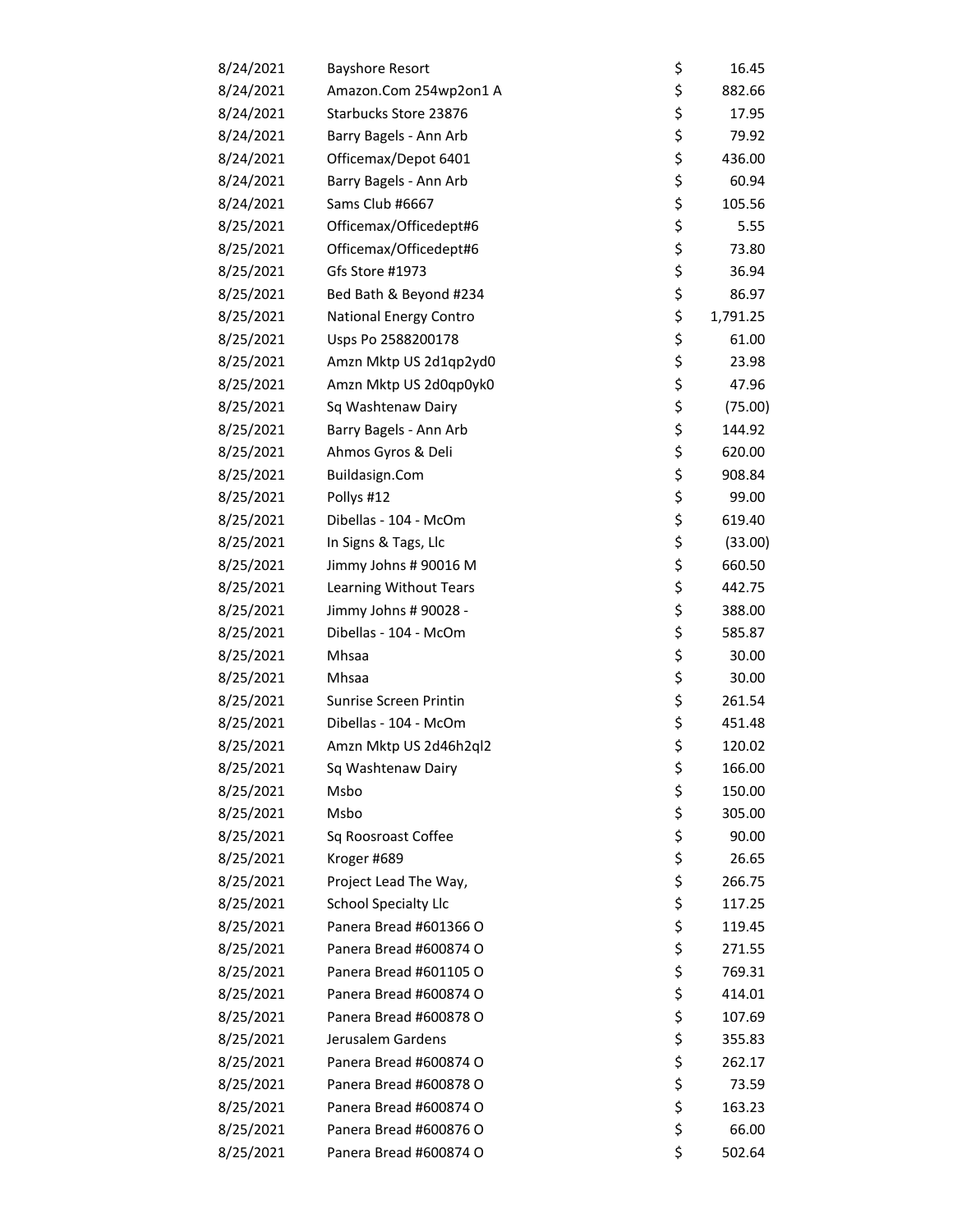| 8/26/2021 | Office Depot #5910         | \$<br>6.93     |
|-----------|----------------------------|----------------|
| 8/26/2021 | Officemax/Officedept#6     | \$<br>100.80   |
| 8/26/2021 | Officemax/Officedept#6     | \$<br>61.37    |
| 8/26/2021 | Tlf Nortons Flowers An     | \$<br>52.95    |
| 8/26/2021 | Tlf Nortons Flowers An     | \$<br>92.90    |
| 8/26/2021 | Biggby Coffee #539         | \$<br>79.99    |
| 8/26/2021 | <b>Washtenaw Community</b> | \$<br>177.00   |
| 8/26/2021 | Meijer # 064               | \$<br>34.19    |
| 8/26/2021 | Amzn Mktp US 250dd44q0     | \$<br>35.25    |
| 8/26/2021 | Fedex 421466473            | \$<br>18.82    |
| 8/26/2021 | Amzn Mktp US 259fg7ns1     | \$<br>1,589.35 |
| 8/26/2021 | Exl Inc.                   | \$<br>3,000.00 |
| 8/26/2021 | Amazon.Com 259dt14s0       | \$<br>5.74     |
| 8/26/2021 | Amazon.Com 253d05430 A     | \$<br>9.43     |
| 8/26/2021 | Amzn Mktp US 2d9rz2d22     | \$<br>11.99    |
| 8/26/2021 | Amzn Mktp US 259j12zv1     | \$<br>209.99   |
| 8/26/2021 | Amzn Mktp US 259jm4zp1     | \$<br>149.95   |
| 8/26/2021 | Grainger                   | \$<br>6,420.00 |
| 8/26/2021 | Amzn Mktp US 2542u5400     | \$<br>46.77    |
| 8/26/2021 | Amzn Mktp US 258hj84m0     | \$<br>58.95    |
| 8/26/2021 | Sq Washtenaw Dairy         | \$<br>64.40    |
| 8/26/2021 | Sq Sweetwaters Coffee      | \$<br>87.40    |
| 8/26/2021 | Learning Without Tears     | \$<br>245.25   |
| 8/26/2021 | <b>Gallup Park</b>         | \$<br>1,548.00 |
| 8/26/2021 | Learning Without Tears     | \$<br>335.50   |
| 8/26/2021 | Rei Greenwoodheinemann     | \$<br>341.00   |
| 8/26/2021 | Enterprise Rent-A-Car      | \$<br>57.40    |
| 8/26/2021 | Enterprise Rent-A-Car      | \$<br>57.40    |
| 8/26/2021 | Amzn Mktp US 2d76j9sa2     | \$<br>54.99    |
| 8/26/2021 | Youcanbook.Me              | \$<br>108.00   |
| 8/26/2021 | <b>Stadium Hardware</b>    | \$<br>12.87    |
| 8/26/2021 | Amazon 258jz8n41           | \$<br>1.99     |
| 8/26/2021 | Five Below 555             | \$<br>150.00   |
| 8/26/2021 | Jimmy Johns # 90030 -      | \$<br>60.00    |
| 8/26/2021 | Amzn Mktp US 253r743x1     | \$<br>198.90   |
| 8/26/2021 | Amzn Mktp US 256gu8z60     | \$<br>69.95    |
| 8/26/2021 | Panera Bread #600878 O     | \$<br>489.94   |
| 8/26/2021 | Amazon 2d49s42z2 A         | \$<br>119.96   |
| 8/26/2021 | Target.Com                 | \$<br>64.30    |
| 8/26/2021 | Dbc Blick Art Material     | \$<br>114.26   |
| 8/26/2021 | Amazon 2d08m4ss2 A         | \$<br>53.43    |
| 8/26/2021 | Panera Bread #600876 O     | \$<br>(313.20) |
| 8/26/2021 | Amazon 2d1wk32i2 A         | \$<br>6.99     |
| 8/27/2021 | Office Depot #1170         | \$<br>67.17    |
| 8/27/2021 | Officemax/Officedept#6     | \$<br>70.35    |
| 8/27/2021 | Des Moines Stamp Mfg C     | \$<br>81.70    |
| 8/27/2021 | <b>Washtenaw Community</b> | \$<br>105.00   |
| 8/27/2021 | Gross Electric Inc         | \$<br>48.00    |
| 8/27/2021 | Amzn Mktp US 253898zd0     | \$<br>36.94    |